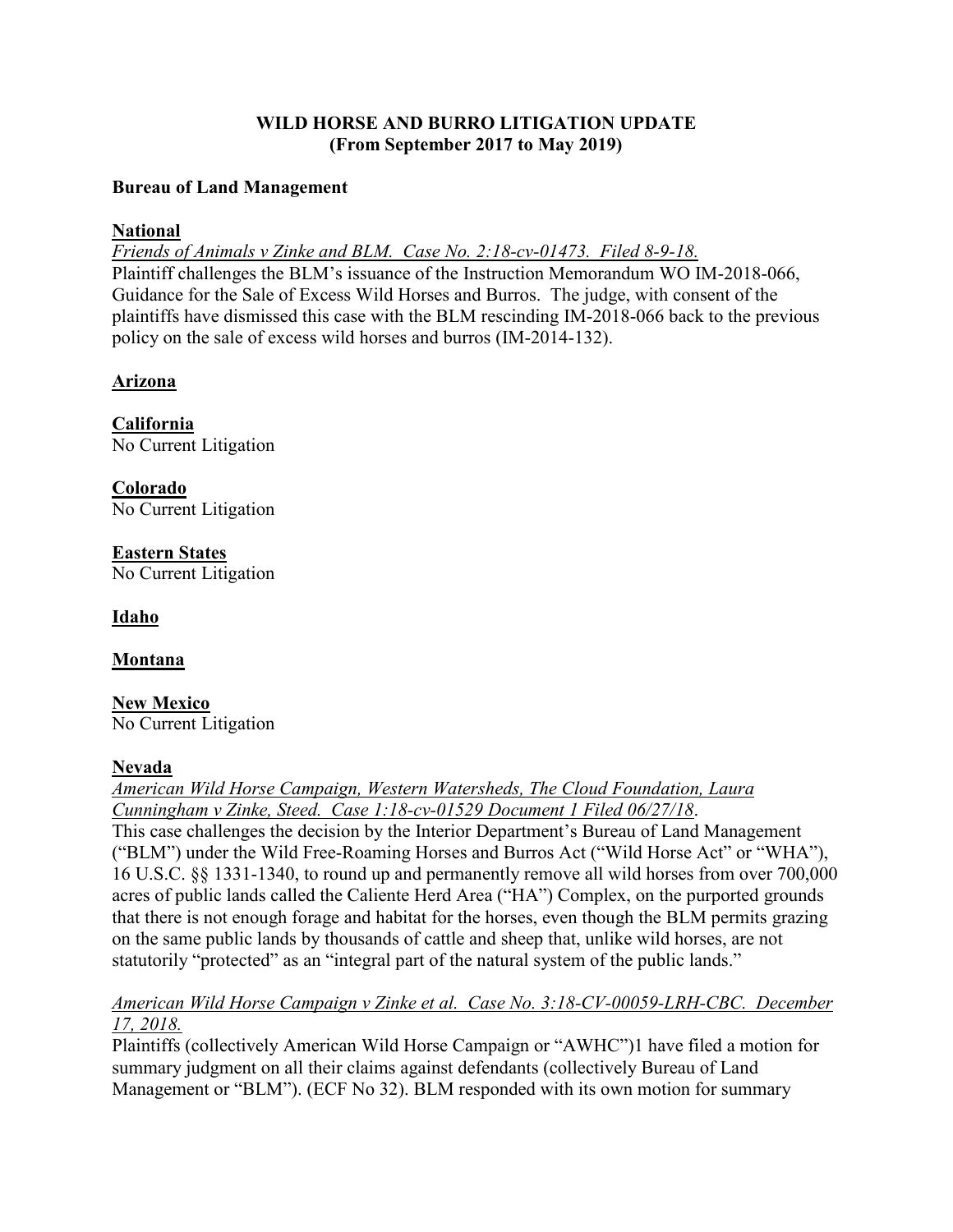judgment on July 31, 2018. (ECF No. 34). On October 29, 2018, the Court held oral arguments on both AWHC's motion for summary judgment and a similar motion in a companion case.2 Following oral arguments, AWHC filed an unopposed motion for the Court to take notice of supplemental authority. (ECF No. 42). For the reasons stated below, the Court will deny AWHC's motion for summary judgment and grant BLM's motion for summary judgment.

*Friends of Animals v Silvey. Case No. 3:18-cv-0043-LRH-(WGC). Filed December 17, 2018.* Before the Court is plaintiff Friends of Animals' ("FOA")1 motion for summary judgment. (ECF No. 21). Defendants, the United States Bureau of Land Management ("BLM") and Jill Silvey ("Silvey"),2 filed an opposition and cross-motion for summary judgment. (ECF No. 27). FOA then filed a response (ECF No. 30) to which defendants replied (ECF No. 33). On October 29, 2018, the court held a hearing on the parties' cross-motions for summary judgment and a similar motion in a companion case.3 For the reasons stated below, the Court will deny FOA's motion for summary judgment and grant defendants' motion for summary judgment.

#### **Oregon**

*Kathrens, The Cloud Foundation, American Wild Horse Campaign, Animal Welfare Institute, Carol Walker v Zinke, Steed, Rose and Connell. Case 3:18-cv-01691 Filed 09/21/18.* 

This case challenges a decision of the Bureau of Land Management ("BLM") seriously limiting public access to observe and document important experiments that the agency is undertaking on sterilization of wild horse mares. This case is closely related to the previous case before this Court, *Kathrens v. Jewell*, No. 2:16-cv-01650 (D. Or. filed Aug. 15, 2016) (Simon, J.), in which most of the same plaintiffs raised very similar claims regarding a nearly identical experiment an experiment that the BLM stressed at the time would help determine whether this form of sterilizing wild mares can be considered "socially acceptable" to the public. After Plaintiffs sought a preliminary injunction in that case, the BLM abandoned that experiment. Now, only two years later, the BLM has announced an experiment on the same sterilization procedure, but inexplicably abandoned any effort to determine whether this procedure is "socially acceptable," despite the fact that the agency previously described this inquiry as a critical part of the "ultimate question in the reasonably foreseeable future of wild horse population management." And while the BLM has evidently recognized that it must provide some public observation of this experiment, it has imposed limitations that render the limited observation effectively meaningless.

# *Front Range Equine Rescue v Zinke, Steed, and Rose. Civil Action No. 18-cv-220. Filed September 24, 2018.*

This case challenges a shocking decision by the federal agency responsible for caring for America's wild horses, to perform dangerous invasive "research" in the form of surgical sterilization of wild mares – including horses in various but unknown stages of pregnancy. This radical departure from the bounds of science and humane treatment is unauthorized, uncalled-for, and illegal.

# *Friends of Animals v. Jeff Rose. Case 2:19:cv-00878-SU Filed 6/6/2019*

This case claims violations of the Wild Free-Roaming Horses and Burros Act by failing to conduct management activities affeciting wild horse in accordance with approved land use plans